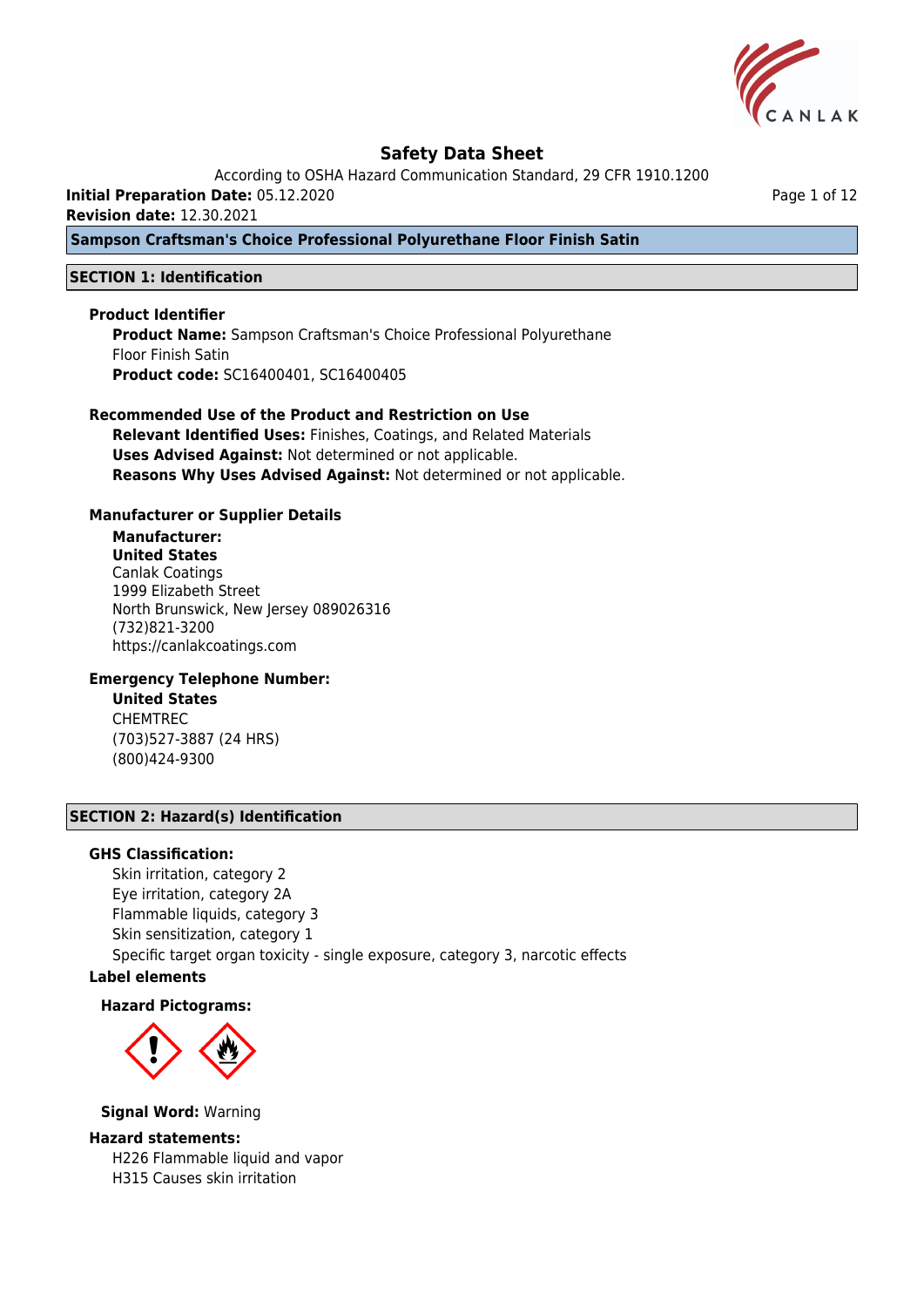According to OSHA Hazard Communication Standard, 29 CFR 1910.1200

**Initial Preparation Date:** 05.12.2020

**Revision date:** 12.30.2021

# **Sampson Craftsman's Choice Professional Polyurethane Floor Finish Satin**

H319 Causes serious eye irritation H317 May cause an allergic skin reaction H336 May cause drowsiness or dizziness **Precautionary Statements:** P264 Wash skin thoroughly after handling P280 Wear protective gloves/protective clothing/eye protection/face protection P210 Keep away from heat/sparks/open flames/hot surfaces. No smoking P233 Keep container tightly closed P240 Ground/bond container and receiving equipment P241 Use explosion-proof electrical/ ventilating/ lighting/.../ equipment P242 Use only non-sparking tools P243 Take precautionary measures against static discharge P261 Avoid breathing dust/fume/gas/mist/vapors/spray P272 Contaminated work clothing must not be allowed out of the workplace P271 Use only outdoors or in a well-ventilated area P302+P352 IF ON SKIN: Wash with plenty of water/ … P321 Specific treatment (see ... on this label) P332+P313 If skin irritation occurs: Get medical advice/attention P362 Take off contaminated clothing and wash it before reuse P305+P351+P338 IF IN EYES: Rinse cautiously with water for several minutes. Remove contact lenses, if present and easy to do. Continue rinsing P337+P313 If eye irritation persists: Get medical advice/attention P303+P361+P353 IF ON SKIN (or hair): Take off immediately all contaminated clothing. Rinse skin with water/shower P370+P378 In case of fire: Use ... to extinguish P333+P313 If skin irritation or rash occurs: Get medical advice/attention P363 Wash contaminated clothing before reuse P304+P340 IF INHALED: Remove victim to fresh air and keep at rest in a position comfortable for breathing P312 Call a POISON CENTER/doctor/.../if you feel unwell P403+P235 Store in a well-ventilated place. Keep cool P403+P233 Store in a well-ventilated place. Keep container tightly closed P405 Store locked up P501 Dispose of contents/container to… **Hazards Not Otherwise Classified:** None **SECTION 3: Composition/Information on Ingredients**

| <b>Identification</b>        | Name                                        | Weight % |
|------------------------------|---------------------------------------------|----------|
| CAS Number:<br>64742-47-8    | Distillates (petroleum), hydrotreated light | $65$     |
| CAS Number:<br>$96 - 29 - 7$ | Methyl ethyl ketoxime                       | < 0.3    |

# **Additional Information:** None

# **SECTION 4: First Aid Measures**

# **Description of First Aid Measures**

# **General Notes:**

Show this Safety Data Sheet to the doctor in attendance.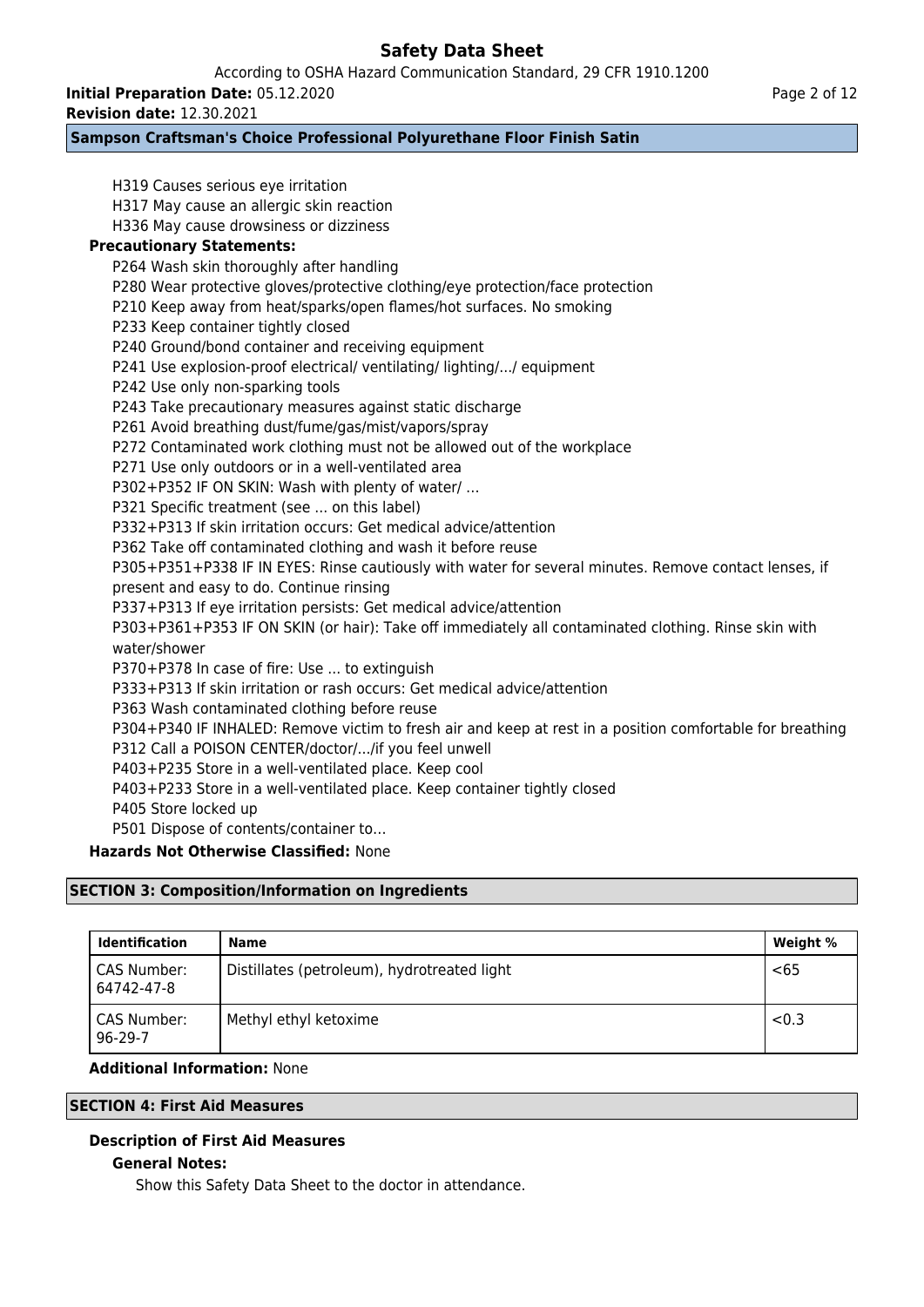According to OSHA Hazard Communication Standard, 29 CFR 1910.1200 **Initial Preparation Date:** 05.12.2020

**Revision date:** 12.30.2021

### Page 3 of 12

# **Sampson Craftsman's Choice Professional Polyurethane Floor Finish Satin**

### **After Inhalation:**

If inhaled, remove person to fresh air and place in a position comfortable for breathing. Keep person at rest. If breathing is difficult, administer oxygen. If breathing has stopped, provide artificial respiration. If experiencing respiratory symptoms, seek medical advice/attention.

If inhaled, remove person to fresh air and place in a position comfortable for breathing. Keep person at rest. If breathing is difficult, administer oxygen. If breathing has stopped, provide artificial respiration. If symptoms develop or persist, seek medical advice/attention.

# **After Skin Contact:**

Remove contaminated clothing and shoes. Rinse skin with copious amounts of water [shower] for several minutes. Launder contaminated clothing before reuse. If symptoms develop or persist, seek medical advice/attention.

# **After Eye Contact:**

Rinse eyes with plenty of water for several minutes. Remove contact lenses if present and easy to do so. Protect unexposed eye. If symptoms develop or persist, seek medical advice/attention. Rinse eyes with plenty of gently flowing lukewarm water for 15 minutes. Remove contact lenses if

present and easy to do so. Protect unexposed eye. If symptoms develop or persist, seek medical advice/attention.

### **After Swallowing:**

If swallowed, DO NOT induce vomiting unless told to do so by a physician or poison control center. Rinse mouth with water. Never give anything by mouth to an unconscious person. If spontaneous vomiting occurs, place on the left side with head down to prevent aspiration of liquid into the lungs. If symptoms develop or persist, seek medical advice/attention.

### **Most Important Symptoms and Effects, Both Acute and Delayed**

### **Acute Symptoms and Effects:**

Skin contact may result in redness, pain, burning and inflammation.

Eye contact may result in irritation, redness, pain, inflammation, itching, burning and tearing.

Product is flammable. Exposure to sources of ignition may cause physical injury.

Dermal exposure may cause an allergic skin reaction. Symptoms may include irritation, redness, pain, rash, inflammation, itching, burning and dermatitis.

Inhalation may have adverse effects on the central nervous system. Symptoms may include drowsiness, dizziness, headache, nausea and lowering of consciousness. Acute overexposure via inhalation may result in respiratory distress, confusion and unconsciousness.

### **Delayed Symptoms and Effects:**

Effects are dependent on exposure (dose, concentration, contact time).

### **Immediate Medical Attention and Special Treatment**

### **Specific Treatment:**

Overexposure via inhalation requires urgent medical treatment.

Skin/eye burns require immediate treatment.

#### **Notes for the Doctor:**

Treat symptomatically.

## **SECTION 5: Firefighting Measures**

### **Extinguishing Media**

# **Suitable Extinguishing Media:**

Water mist/fog, carbon dioxide, dry chemical or alcohol resistant foam. Dry chemical, CO2, water spray or alcohol-resistant foam.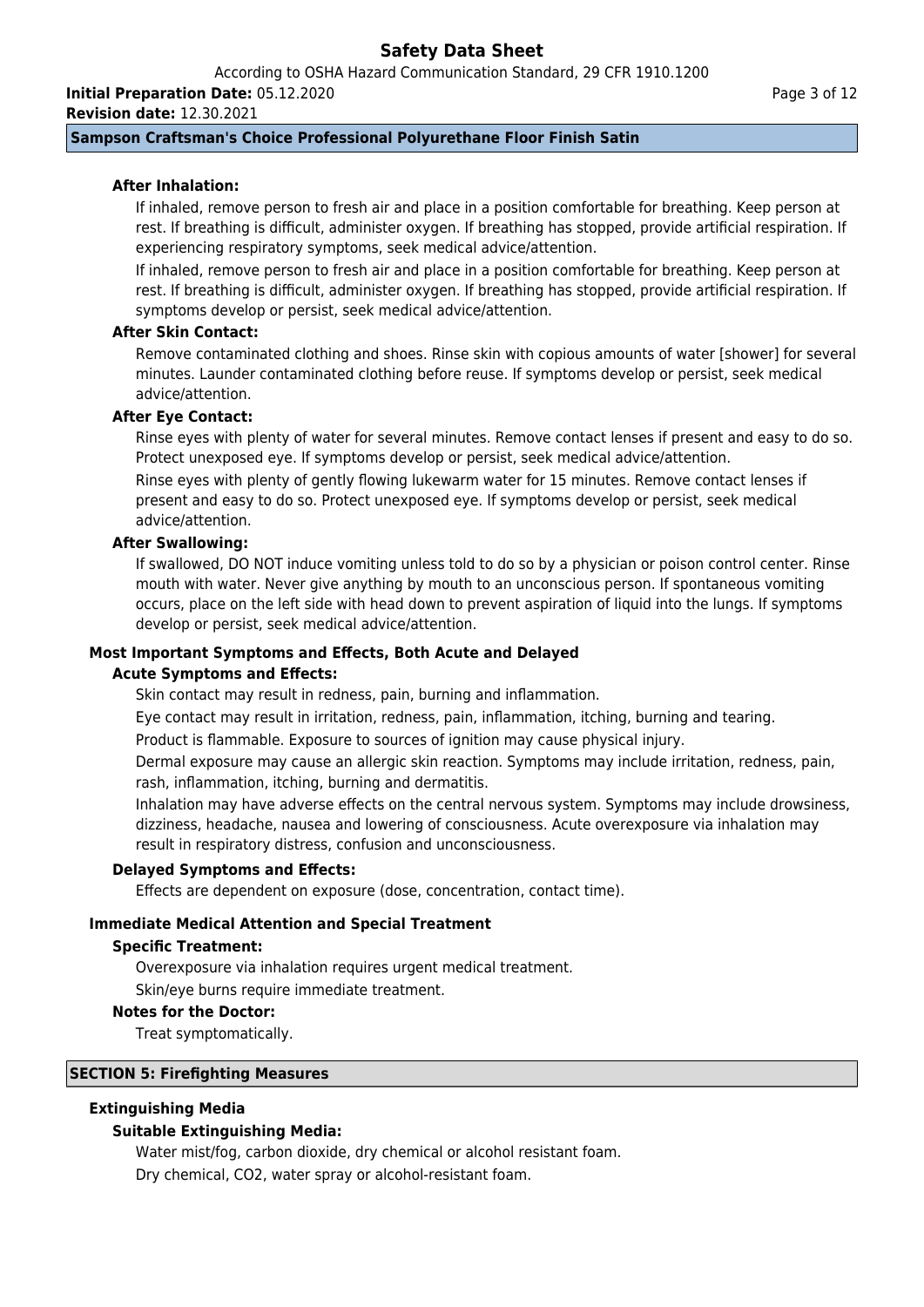According to OSHA Hazard Communication Standard, 29 CFR 1910.1200 **Initial Preparation Date:** 05.12.2020

**Revision date:** 12.30.2021

# **Sampson Craftsman's Choice Professional Polyurethane Floor Finish Satin**

# **Unsuitable Extinguishing Media:**

Do not use water jet.

# **Specific Hazards During Fire-Fighting:**

Thermal decomposition may produce irritating/toxic fumes/gases.

Flammable liquid. Will be easily ignitable by heat, sparks or flames. Vapors may form explosive mixtures with air. Vapors may travel to source of ignition and flash back. Most vapors are heavier than air. They will spread along ground and collect in low or confined areas (sewers, basements, tanks). Vapor explosion hazard indoors, outdoors or in sewers. Runoff to sewer may create fire or explosion hazard. Containers may explode when heated. Inhalation or contact with material may irritate or burn skin and eyes. Fire may produce irritating, corrosive and/or toxic gases. Vapors may cause dizziness or suffocation.

# **Special Protective Equipment for Firefighters:**

Fire-fighters should wear appropriate protective equipment and self-contained breathing apparatus (SCBA) with a full-face piece operated in positive pressure mode.

# **Special precautions:**

Avoid contact with skin, eyes, hair and clothing. Do not breathe fumes/gas/mists/aerosols/vapors/dusts. Move containers from fire area if safe to do so. Use water spray/fog for cooling fire exposed containers. Avoid unnecessary run-off of extinguishing media which may cause pollution.

Evacuate non-essential personnel. Ventilate closed spaces before entering. Consider initial evacuation for 300 meters in all directions. If tank/rail car is involved in the fire, ISOLATE for 800 meters in all directions. Fight fire from a maximum distance. Move containers from fire area if you can do it without risk. Use water spray/fog for cooling fire exposed containers. Withdraw immediately in case of rising sound from venting safety devices or discoloration of tank. Always stay away from tanks engulfed in fire. For massive fire, use unmanned hose holders or monitor nozzles. If this is impossible, withdraw from area and let fire burn. Stand by, at a safe distance, with extinguisher ready for possible re-ignition. A vapor-suppressing foam may be used to reduce vapors. Avoid unnecessary run-off of extinguishing media which may cause pollution. Do not handle damaged containers unless specialized to do so.

# **SECTION 6: Accidental Release Measures**

# **Personal Precautions, Protective Equipment, and Emergency Procedures:**

Evacuate unnecessary personnel. Ventilate area. Extinguish any sources of ignition. Wear recommended personal protective equipment (see Section 8). Avoid contact with skin, eyes and clothing. Avoid breathing mist, vapor, dust, fume and spray. Do not walk through spilled material. Wash thoroughly after handling. Evacuate unnecessary personnel. Ventilate area. Extinguish any sources of ignition. All equipment used when handling the product must be grounded. Wear recommended personal protective equipment (see Section 8). Avoid contact with skin, eyes and clothing. Avoid breathing mist, vapor, dust, fume and spray. Do not walk through spilled material. Wash thoroughly after handling.

### **Environmental Precautions:**

Prevent further leakage or spillage if safe to do so. Prevent from reaching drains, sewers and waterways. Discharge into the environment must be avoided.

# **Methods and Material for Containment and Cleaning Up:**

Do not touch damaged containers or spilled material unless wearing appropriate personal protective clothing. Stop leak if you can do it without risk. Contain and collect spillage and place in suitable container for future disposal. Dispose of in accordance with all applicable regulations (see Section 13).

Do not touch damaged containers or spilled material unless wearing appropriate personal protective clothing. Stop leak if you can do it without risk. A vapor-suppressing foam may be used to reduce vapors. Absorb or cover with dry earth, sand or other non-combustible material and transfer to containers for future disposal. Dispose of in accordance with all applicable regulations (see Section 13).

# **Reference to Other Sections:**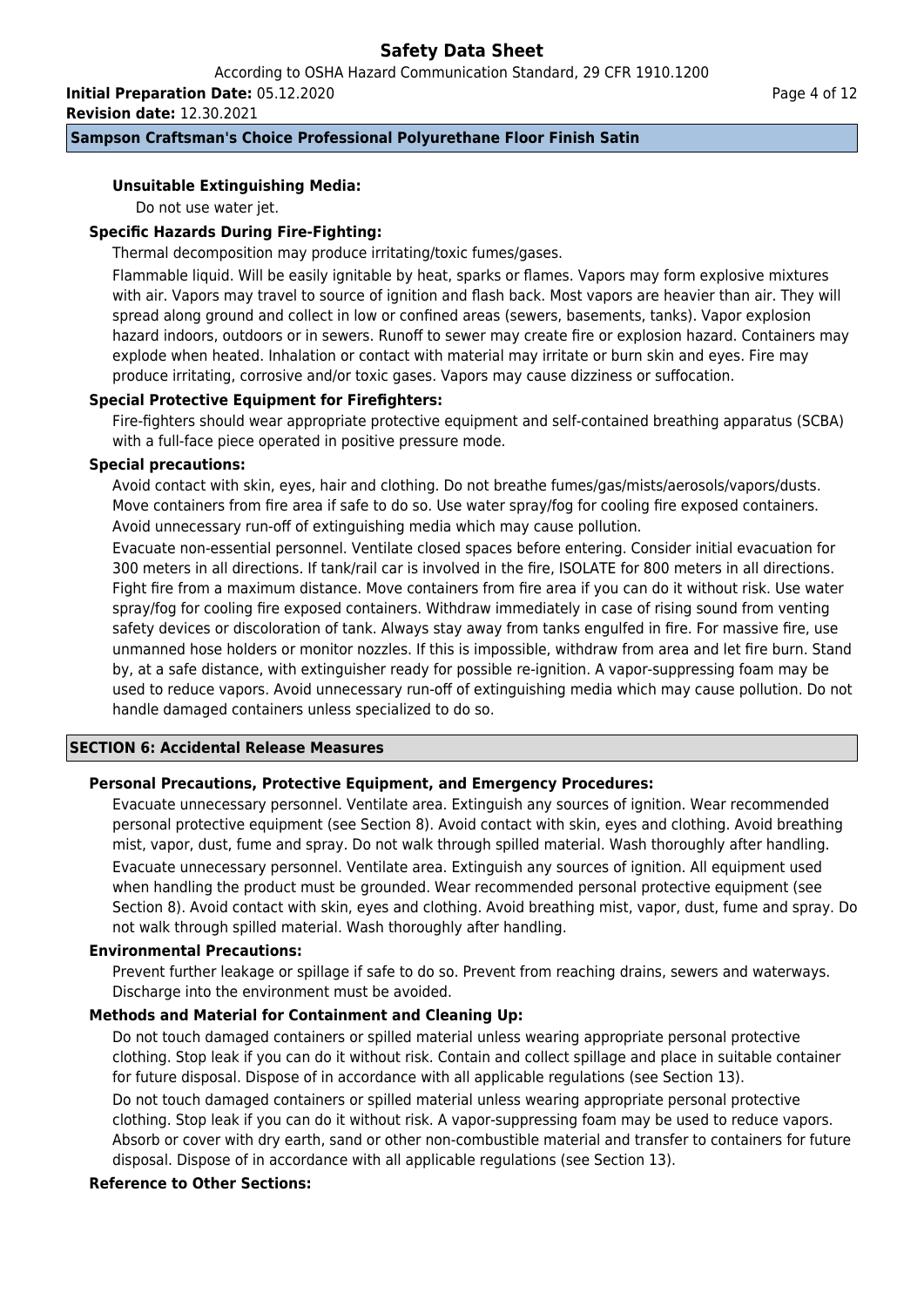According to OSHA Hazard Communication Standard, 29 CFR 1910.1200

**Initial Preparation Date:** 05.12.2020

**Revision date:** 12.30.2021

## **Sampson Craftsman's Choice Professional Polyurethane Floor Finish Satin**

For personal protective equipment see Section 8. For disposal see Section 13.

## **SECTION 7: Handling and Storage**

# **Precautions for Safe Handling:**

Use appropriate personal protective equipment (see Section 8). Use only with adequate ventilation. Avoid breathing mist/vapor/spray/dust. Do not eat, drink, smoke, or use personal products when handling chemical substances. Avoid contact with skin, eyes and clothing. Wash affected areas thoroughly after handling. Keep away from incompatible materials (See Section 10). Keep containers tightly closed when not in use.

Keep away from heat, hot surfaces, sparks, open flames and other ignition sources. No smoking. Use explosion-proof electrical, ventilating and lighting equipment. Take action to prevent static discharges. Handle containers with caution. Use appropriate personal protective equipment (see Section 8). Use only with adequate ventilation. Avoid breathing mist/vapor/spray/dust. Do not eat, drink, smoke, or use personal products when handling chemical substances. Avoid contact with skin, eyes and clothing. Wash affected areas thoroughly after handling. Keep away from incompatible materials (See Section 10). Keep containers tightly closed when not in use.

# **Conditions for Safe Storage, Including Any Incompatibilities:**

Store in cool, dry, well-ventilated location out of direct sunlight. Keep away from food and beverages. Protect from freezing and physical damage. Store away from heat, open flames and other sources of ignition. Keep container tightly sealed. Store away from incompatible materials (See Section 10).

# **SECTION 8: Exposure Controls/Personal Protection**

Only those substances with limit values have been included below.

# **Occupational Exposure Limit Values:**

| Country (Legal Basis)      | <b>Substance</b>                            | <b>Identifier</b> | <b>Permissible concentration</b>                                                                        |
|----------------------------|---------------------------------------------|-------------------|---------------------------------------------------------------------------------------------------------|
| lweel                      | Methyl ethyl ketoxime                       | $96-29-7$         | 8-Hour TWA: 36 mg/m <sup>3</sup> (10 ppm)                                                               |
| Iniosh                     | Distillates (petroleum), hydrotreated light | 64742-47-8        | REL-TWA: 350 mg/m <sup>3</sup> (up tp 10 hr<br>[petroleum distillates, naphtha])                        |
|                            | Distillates (petroleum), hydrotreated light | 64742-47-8        | Ceiling Limit: 1800 mg/m <sup>3</sup> ([15<br>min] petroleum distillates,<br>naphtha)                   |
|                            | Distillates (petroleum), hydrotreated light | 64742-47-8        | REL-TWA: 100 mg/m <sup>3</sup> (up to 10 hr<br>l[kerosene])                                             |
| IOSHA                      | Distillates (petroleum), hydrotreated light | 64742-47-8        | 8-Hour TWA-PEL: 2000 mg/m <sup>3</sup> (500)<br>ppm [aliphatic hydrocarbons])                           |
| United States (California) | Distillates (petroleum), hydrotreated light | 64742-47-8        | 8-Hour TWA-PEL: 1600 mg/m <sup>3</sup> (400<br>ppm [aliphatic hydrocarbons])                            |
| lacgih                     | Distillates (petroleum), hydrotreated light | 64742-47-8        | TLV-TWA: 200 mg/m <sup>3</sup> (Kerosene<br>and jet-fuels [non-aerosol], as<br>total hydrocarbon vapor) |

# **Biological Limit Values:**

No biological exposure limits noted for the ingredient(s).

### **Information on Monitoring Procedures:**

Not determined or not applicable.

# **Appropriate Engineering Controls:**

Emergency eye wash stations and safety showers should be available in the immediate vicinity of use or handling. Provide adequate ventilation to maintain the airborne concentrations of vapor, mists, and/or dusts below the applicable workplace exposure limits, while observing recognized national standards (or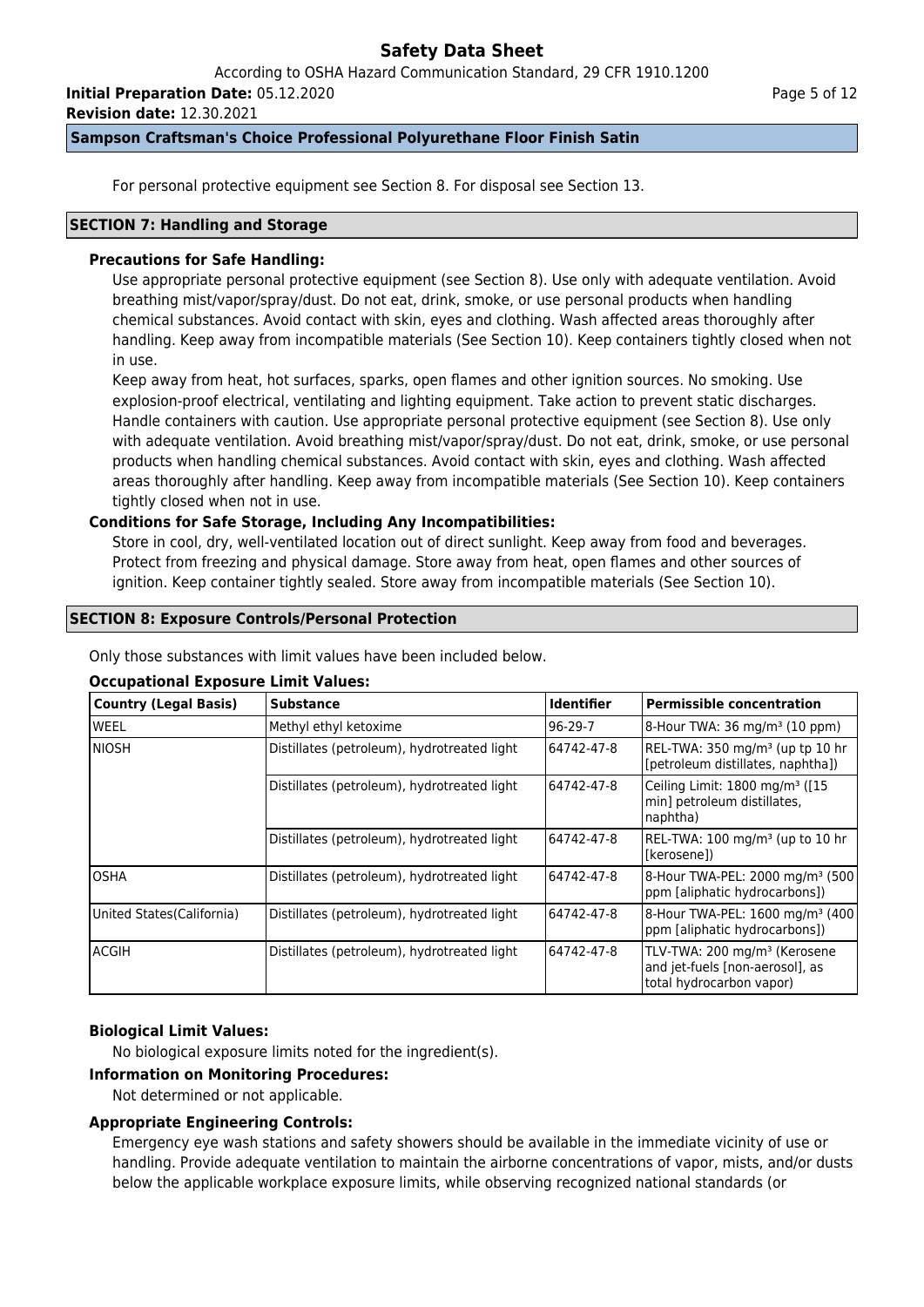According to OSHA Hazard Communication Standard, 29 CFR 1910.1200

**Initial Preparation Date:** 05.12.2020

**Revision date:** 12.30.2021

## **Sampson Craftsman's Choice Professional Polyurethane Floor Finish Satin**

equivalent).

# **Personal Protection Equipment**

# **Eye and Face Protection:**

Safety glasses or goggles. Use eye protection equipment that has been tested and approved by recognized national standards (or equivalent).

# **Skin and Body Protection:**

Chemical resistant, impervious gloves approved by the appropriate standards. Gloves must be inspected prior to use. Avoid skin contact with used gloves. Appropriate techniques should be used to remove used gloves and contaminated clothing. Personal protective equipment for the body should be selected based on the task being performed and the risks involved and should be approved by a specialist before handling this product. Ensure that all personal protective equipment is approved by recognized national standards (or equivalent).

# **Respiratory Protection:**

If engineering controls do not maintain airborne concentrations below the applicable workplace exposure limits, or to an acceptable level (if exposure limits have not been established), a respirator approved by recognized national standards (or equivalent) must be worn.

## **General Hygienic Measures:**

When handling chemical products, do not eat, drink or smoke. Wash hands after handling, before breaks, and at the end of the workday. Avoid contact with skin, eyes and clothing. Wash contaminated clothing before reuse. Perform routine housekeeping.

### **SECTION 9: Physical and Chemical Properties**

## **Information on Basic Physical and Chemical Properties**

| <b>Appearance</b>                         | Amber liquid        |
|-------------------------------------------|---------------------|
| Odor                                      | Mild                |
| <b>Odor threshold</b>                     | N/A                 |
| pH                                        | N/A                 |
| <b>Melting point/freezing point</b>       | N/A                 |
| Initial boiling point/range               | 155°C               |
| Flash point (closed cup)                  | $> 38^{\circ}$ C    |
| <b>Evaporation rate</b>                   | N/A                 |
| <b>Flammability (solid, gas)</b>          | N/A                 |
| <b>Upper flammability/explosive limit</b> | N/A                 |
| Lower flammability/explosive limit        | $0.75 - 1.2%$       |
| <b>Vapor pressure</b>                     | Heavier than air    |
| <b>Vapor density</b>                      | N/A                 |
| <b>Density</b>                            | $0.88 + -0.02$ g/cc |
| <b>Relative density</b>                   | $0.88 + - 0.02$     |
| <b>Solubilities</b>                       | N/A                 |
| Partition coefficient (n-octanol/water)   | N/A                 |
| <b>Auto/Self-ignition temperature</b>     | N/A                 |
| <b>Decomposition temperature</b>          | N/A                 |
| <b>Dynamic viscosity</b>                  | N/A                 |
| <b>Kinematic viscosity</b>                | N/A                 |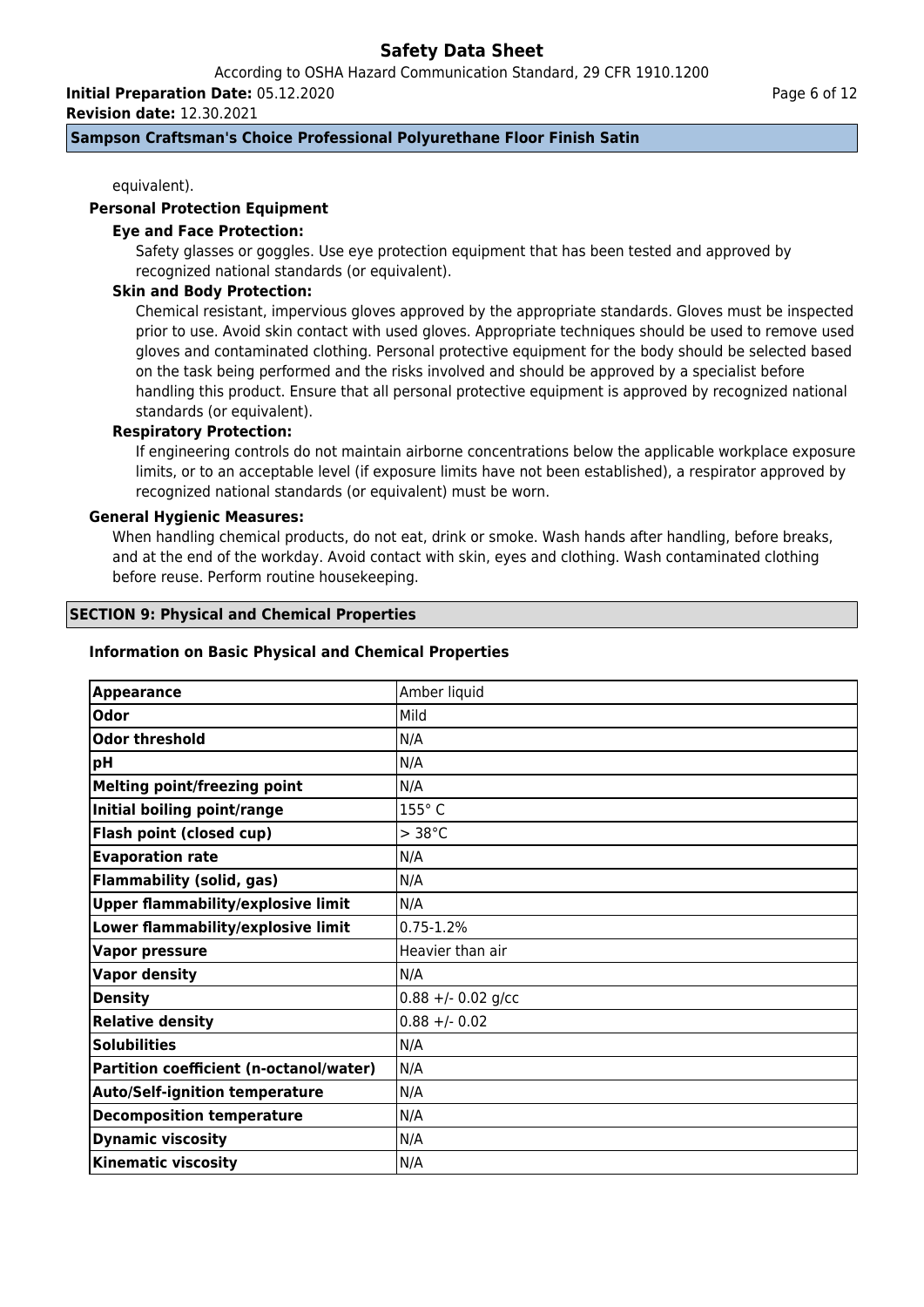According to OSHA Hazard Communication Standard, 29 CFR 1910.1200

**Initial Preparation Date:** 05.12.2020

**Revision date:** 12.30.2021

### **Sampson Craftsman's Choice Professional Polyurethane Floor Finish Satin**

| <b>Explosive properties</b> |  |
|-----------------------------|--|
| <b>Oxidizing properties</b> |  |

### **SECTION 10: Stability and Reactivity**

### **Reactivity:**

Not reactive under recommended handling and storage conditions.

#### **Chemical Stability:**

Stable under recommended handling and storage conditions.

### **Possibility of Hazardous Reactions:**

Hazardous reactions are not anticipated under recommended conditions of handling and storage.

#### **Conditions to Avoid:**

Extreme heat, open flames, hot surfaces, sparks, ignition sources and incompatible materials. Extreme heat, open flames, hot surfaces, sparks, ignition sources, static electricity and incompatible materials. Vapor accumulation in low or confined areas.

#### **Incompatible Materials:**

None known.

# **Hazardous Decomposition Products:**

Under normal conditions of storage and use, hazardous decomposition products should not be produced.

### **SECTION 11: Toxicological Information**

#### **Acute Toxicity**

**Assessment:** Based on available data, the classification criteria are not met.

## **Product Data:** No data available.

# **Substance Data:**

| <b>Name</b>              | <b>Route</b>    | Result                                                   |
|--------------------------|-----------------|----------------------------------------------------------|
| Distillates (petroleum), | loral           | LD50 Rat: >5000 mg/kg                                    |
| hydrotreated light       | ldermal         | LD50 Rabbit: >2000 mg/kg                                 |
|                          | inhalation      | LC50 Rat: >5.28 mg/L (4 hr [vapor])                      |
| Methyl ethyl ketoxime    | loral           | LD50 Rat: 2326 mg/kg                                     |
|                          | ldermal         | LD50 Rabbit: $> 1000$ mg/kg                              |
|                          | Dermal ATE      | LD50 Rabbit: 1100 mg/kg                                  |
|                          | <b>Oral ATE</b> | LD50 Rat: 100 mg/kg                                      |
|                          | inhalation      | $ L C50 \text{ Rat:} > 4.83 \text{ mg/L}$ (4 hr (vapor)) |

# **Skin Corrosion/Irritation**

# **Assessment:**

Causes skin irritation.

**Product Data:**

# No data available.

#### **Substance Data:**

| $\sqrt{\mathsf{Name}}$ | Result                   |
|------------------------|--------------------------|
| Methyl ethyl ketoxime  | ICauses skin irritation. |

## **Serious Eye Damage/Irritation**

**Assessment:**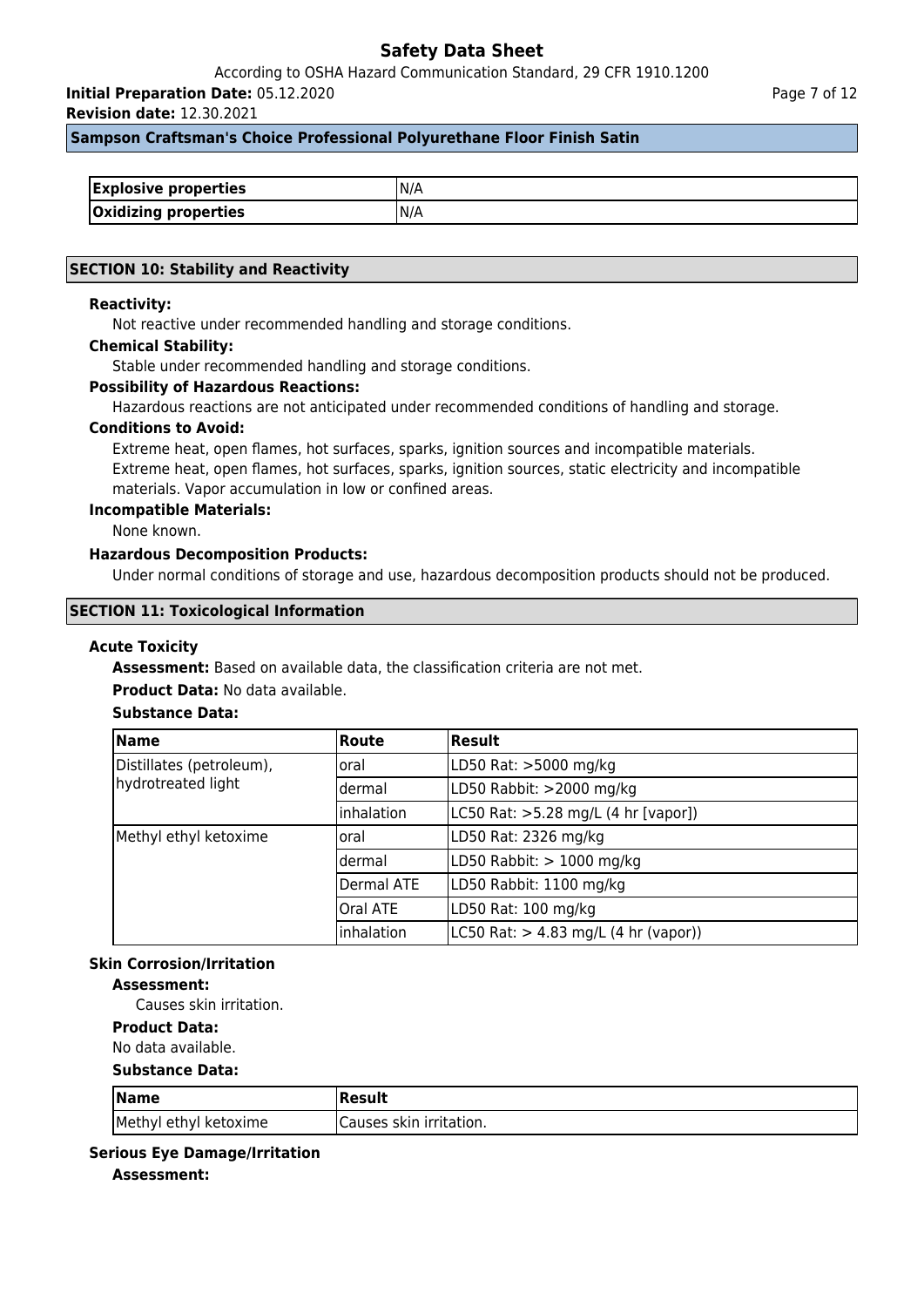According to OSHA Hazard Communication Standard, 29 CFR 1910.1200

**Initial Preparation Date:** 05.12.2020

**Revision date:** 12.30.2021

# **Sampson Craftsman's Choice Professional Polyurethane Floor Finish Satin**

Causes serious eye irritation.

### **Product Data:**

No data available.

### **Substance Data:**

| <b>Name</b>           | Result                      |
|-----------------------|-----------------------------|
| Methyl ethyl ketoxime | (Causes serious eye damage. |

### **Respiratory or Skin Sensitization**

## **Assessment:**

May cause an allergic skin reaction.

# **Product Data:**

No data available.

### **Substance Data:**

| <b>Name</b>           | Result                               |
|-----------------------|--------------------------------------|
| Methyl ethyl ketoxime | May cause an allergic skin reaction. |

### **Carcinogenicity**

**Assessment:** Based on available data, the classification criteria are not met.

### **Product Data:** No data available.

### **Substance Data:**

| <b>Name</b>           | <b>Species</b> | Result             |
|-----------------------|----------------|--------------------|
| Methyl ethyl ketoxime |                | IMay cause cancer. |

# **International Agency for Research on Cancer (IARC):**

| <b>Name</b>                                    | <b>Classification</b> |
|------------------------------------------------|-----------------------|
| Distillates (petroleum),<br>hydrotreated light | Not Applicable        |
| Methyl ethyl ketoxime                          | Not Applicable        |

# **National Toxicology Program (NTP):**

| <b>Name</b>                                    | <b>Classification</b> |
|------------------------------------------------|-----------------------|
| Distillates (petroleum),<br>hydrotreated light | Not Applicable        |
| Methyl ethyl ketoxime                          | Not Applicable        |

### **OSHA Carcinogens:** Not applicable

### **Germ Cell Mutagenicity**

**Assessment:** Based on available data, the classification criteria are not met.

### **Product Data:**

No data available.

**Substance Data:** No data available.

# **Reproductive Toxicity**

**Assessment:** Based on available data, the classification criteria are not met.

### **Product Data:**

No data available.

**Substance Data:** No data available.

# **Specific Target Organ Toxicity (Single Exposure)**

# **Assessment:**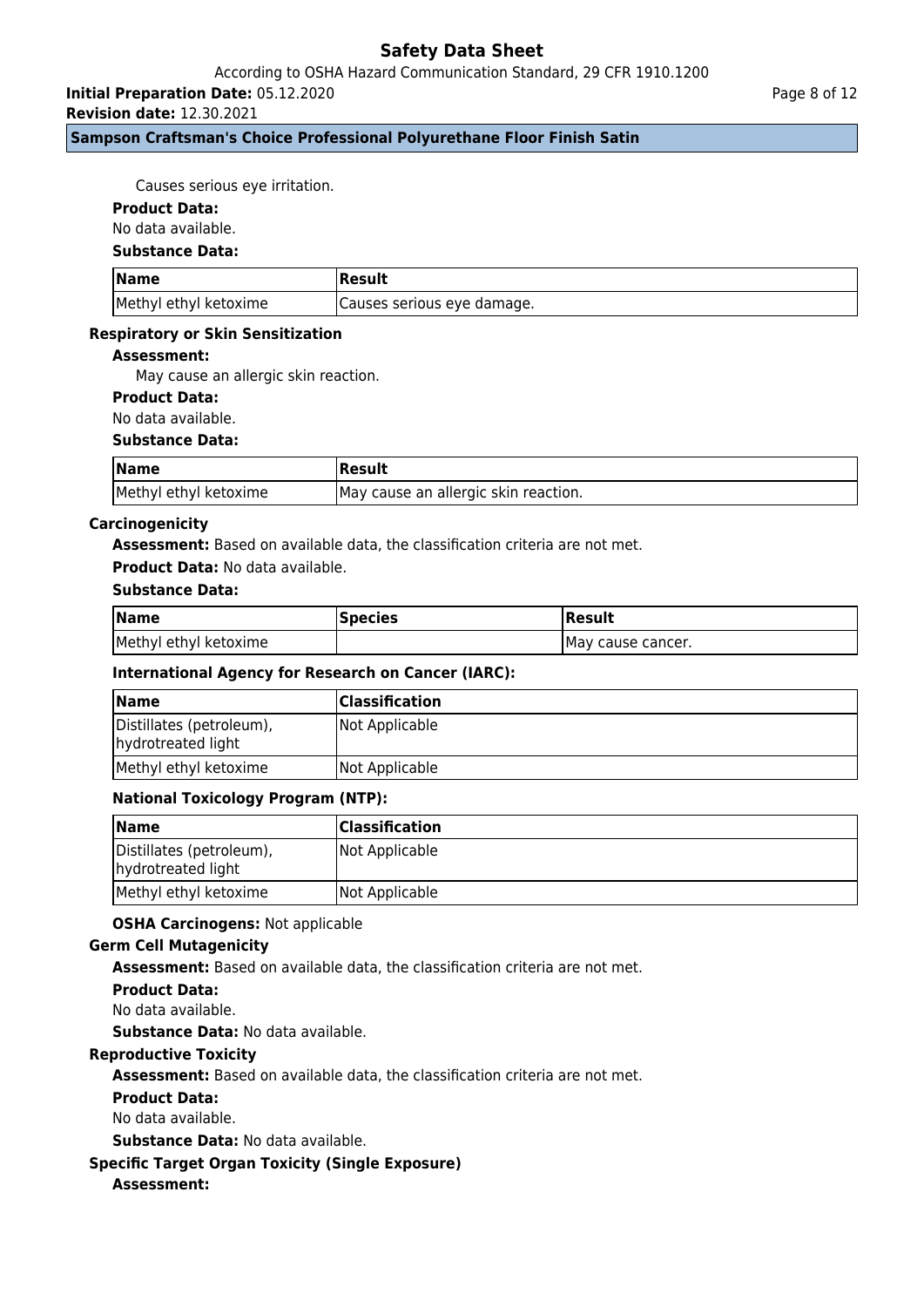According to OSHA Hazard Communication Standard, 29 CFR 1910.1200

**Initial Preparation Date:** 05.12.2020

**Revision date:** 12.30.2021

**Sampson Craftsman's Choice Professional Polyurethane Floor Finish Satin**

May cause drowsiness or dizziness.

# **Product Data:**

No data available.

## **Substance Data:**

| $\blacksquare$ Name   | <b> Result</b>                          |
|-----------------------|-----------------------------------------|
| Methyl ethyl ketoxime | May cause drowsiness or dizziness.      |
|                       | Causes damage to the respiratory tract. |

### **Specific Target Organ Toxicity (Repeated Exposure)**

**Assessment:** Based on available data, the classification criteria are not met.

**Product Data:**

No data available.

### **Substance Data:**

| <b>Name</b>           | Result                                                                           |
|-----------------------|----------------------------------------------------------------------------------|
| Methyl ethyl ketoxime | May cause damage to the blood system through prolonged or repeated<br>Texposure. |

### **Aspiration toxicity**

**Assessment:** Based on available data, the classification criteria are not met.

## **Product Data:**

No data available.

### **Substance Data:**

| <b>Name</b>              | <b> Result</b>                                |
|--------------------------|-----------------------------------------------|
| Distillates (petroleum), | May be fatal if swallowed and enters airways. |
| hydrotreated light       |                                               |

# **Information on Likely Routes of Exposure:**

#### No data available.

# **Symptoms Related to the Physical, Chemical, and Toxicological Characteristics:** No data available.

**Other Information:**

No data available.

### **SECTION 12: Ecological Information**

# **Acute (Short-Term) Toxicity**

**Assessment:** Based on available data, the classification criteria are not met. **Product Data:** No data available.

### **Substance Data:**

| <b>Name</b>              | <b>Result</b>                                                         |
|--------------------------|-----------------------------------------------------------------------|
| Distillates (petroleum), | Fish LC50 Lepomis macrochirus: 2.2 mg/L (96 hr)                       |
| hydrotreated light       | Aquatic Invertebrates EC50 Daphnia magna: 1.4 mg/L (48 hr)            |
|                          | Aquatic Plants EC50 Pseudokirchneriella subcapitata: 6.7 mg/L (72 hr) |
| Methyl ethyl ketoxime    | Fish LC50 Oryzias latipes: > 100 mg/L (96 hr)                         |
|                          | Aquatic Invertebrates EC50 Daphnia magna: 201 mg/L (48 hr)            |
|                          | Aquatic Plants EC50 Scenedesmus capricornutum: 6.09 mg/L (72 hr)      |

# **Chronic (Long-Term) Toxicity**

**Assessment:** Based on available data, the classification criteria are not met.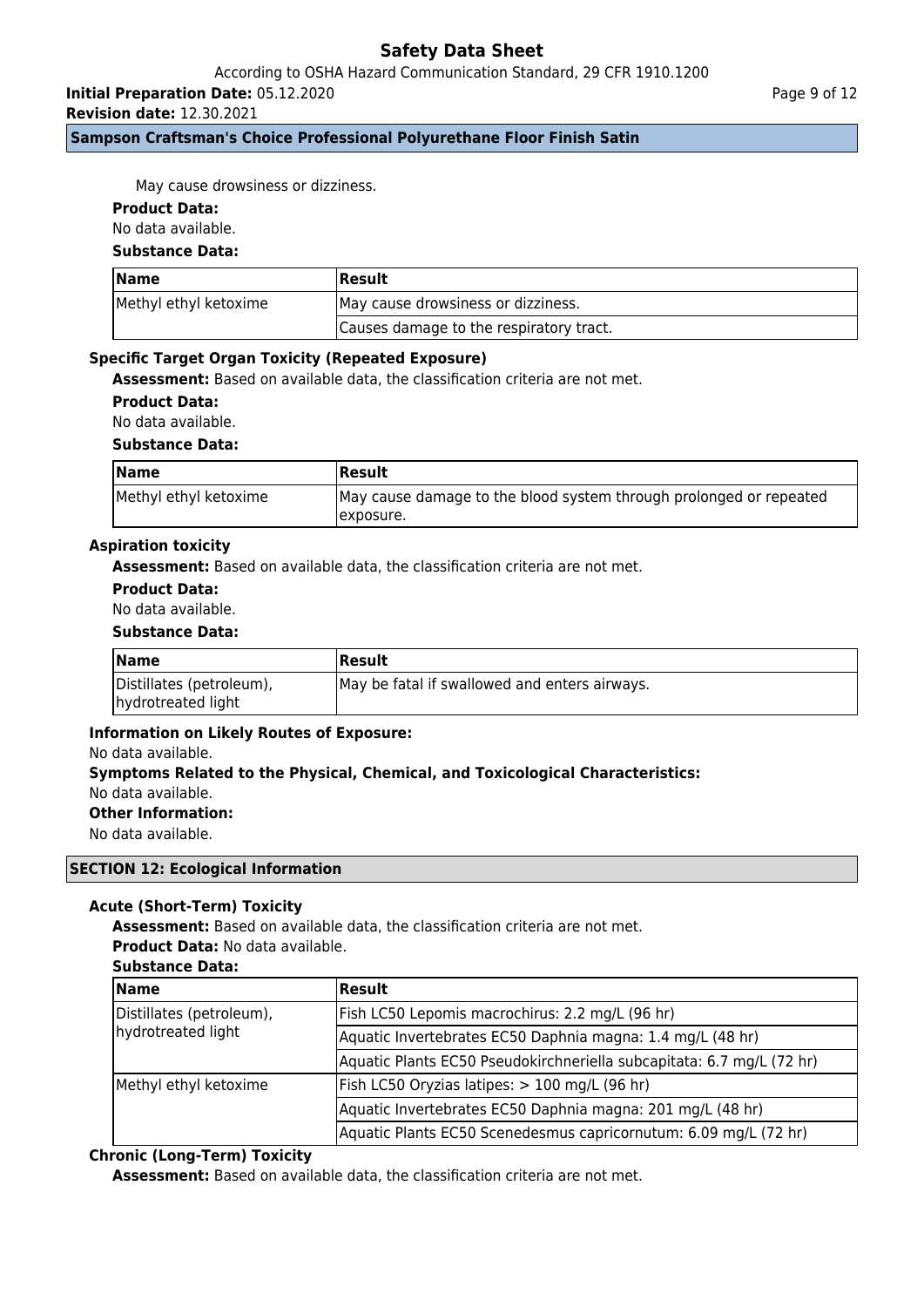According to OSHA Hazard Communication Standard, 29 CFR 1910.1200

**Initial Preparation Date:** 05.12.2020

**Revision date:** 12.30.2021

Page 10 of 12

# **Sampson Craftsman's Choice Professional Polyurethane Floor Finish Satin**

# **Product Data:** No data available.

# **Substance Data:**

| <b>Name</b>                                    | Result                                                           |
|------------------------------------------------|------------------------------------------------------------------|
| Methyl ethyl ketoxime                          | [Fish NOEC Oryzias latipes: 50 mg/L (14 d)                       |
|                                                | Aquatic Invertebrates NOEC Daphnia magna: >= 100 mg/L (21 d)     |
|                                                | Aquatic Plants NOEC Scenedesmus capricornutum: 1.02 mg/L (72 hr) |
| Distillates (petroleum),<br>hydrotreated light | Aquatic Invertebrates EC50 Daphnia magna: 0.81 mg/L (21 d)       |

### **Persistence and Degradability**

# **Product Data:** No data available.

## **Substance Data:**

| <b>Name</b>                                    | Result                                                           |
|------------------------------------------------|------------------------------------------------------------------|
| Methyl ethyl ketoxime                          | Inherently biodegradable (70% degradation after 18 days).        |
| Distillates (petroleum),<br>hydrotreated light | Substance is considered to be inherently biodegradable in water. |

# **Bioaccumulative Potential**

# **Product Data:** No data available.

## **Substance Data:**

| Name                                           | <b>Result</b>                                                                                                                                                        |
|------------------------------------------------|----------------------------------------------------------------------------------------------------------------------------------------------------------------------|
| Methyl ethyl ketoxime                          | <b>IBCF: 5.8</b>                                                                                                                                                     |
| Distillates (petroleum),<br>hydrotreated light | This substance is a hydrocarbon UVCB. Standard tests for this endpoint are<br>intended for single substances and are not appropriate for this complex<br>Isubstance. |

# **Mobility in Soil**

# **Product Data:** No data available.

### **Substance Data:**

| <b>Name</b>                                    | <b>Result</b>                                                                                                                                                        |
|------------------------------------------------|----------------------------------------------------------------------------------------------------------------------------------------------------------------------|
| Distillates (petroleum),<br>hydrotreated light | This substance is a hydrocarbon UVCB. Standard tests for this endpoint are<br>intended for single substances and are not appropriate for this complex<br>Isubstance. |

# **Results of PBT and vPvB assessment**

# **Product Data:**

**PBT assessment:** This product does not contain any substances that are assessed to be a PBT. **vPvB assessment:** This product does not contain any substances that are assessed to be a vPvB.

# **Substance Data:**

# **PBT assessment:**

| Methyl ethyl ketoxime                          | The substance is not PBT.                                                                                                               |
|------------------------------------------------|-----------------------------------------------------------------------------------------------------------------------------------------|
| Distillates (petroleum),<br>hydrotreated light | This substance is a UVCB and does not contain constituents included in<br>the SVHC candidate list as PBT at concentrations above 0.1%.  |
| vPvB assessment:                               |                                                                                                                                         |
| Methyl ethyl ketoxime                          | The substance is not vPvB.                                                                                                              |
| Distillates (petroleum),<br>hydrotreated light | This substance is a UVCB and does not contain constituents included in<br>the SVHC candidate list as vPvB at concentrations above 0.1%. |

**Other Adverse Effects:** No data available.

### **SECTION 13: Disposal Considerations**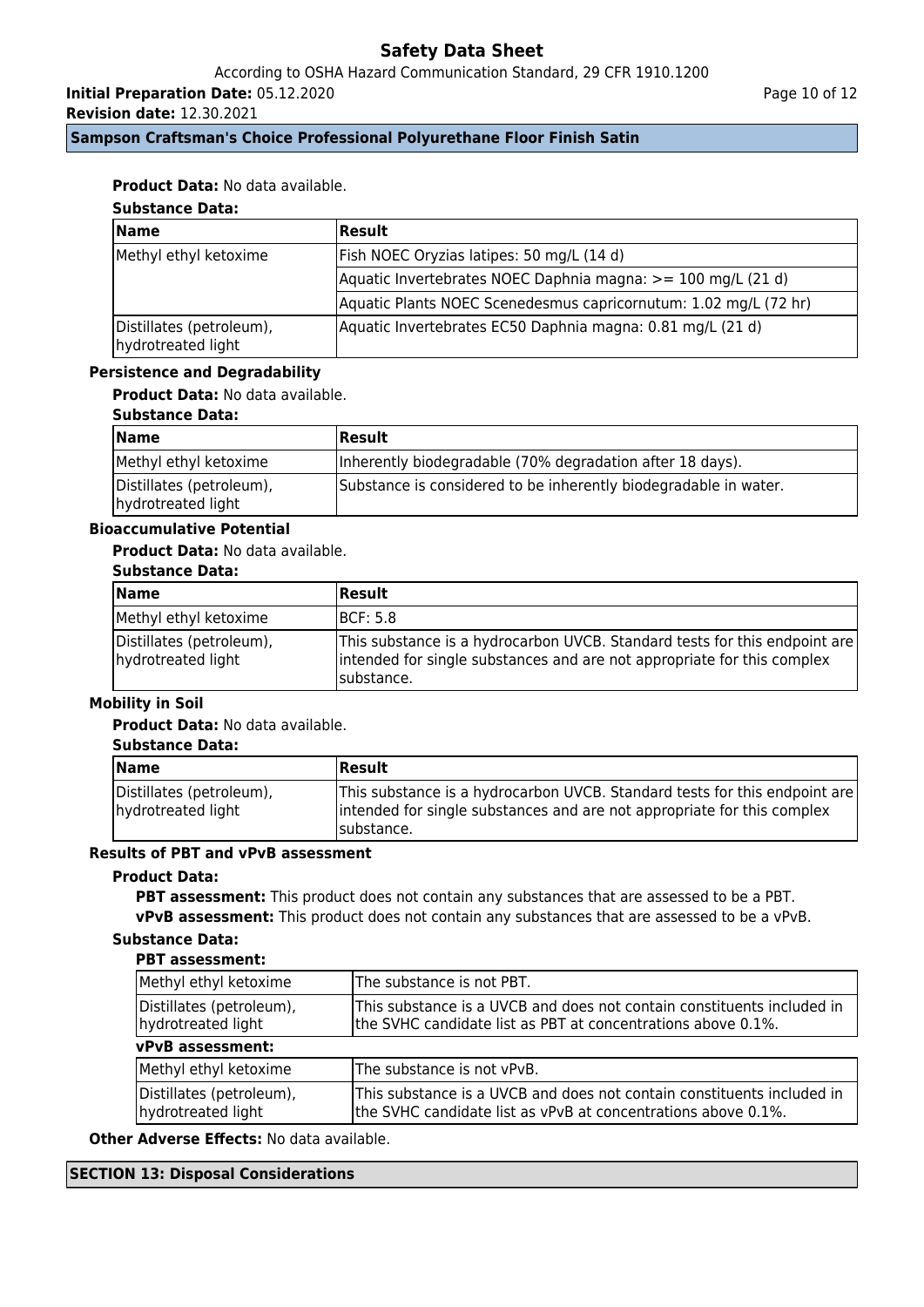According to OSHA Hazard Communication Standard, 29 CFR 1910.1200 **Initial Preparation Date:** 05.12.2020

**Revision date:** 12.30.2021

# **Sampson Craftsman's Choice Professional Polyurethane Floor Finish Satin**

# **Disposal Methods:**

Do not dump into any sewers, on the ground or into any body of water. Store material for disposal as indicated in Section 7 Handling and Storage. Dispose of in accordance with local, state, and federal laws and regulations. Under RCRA, it is the responsibility of the user of the product to determine, at the time of disposal, whether the product meets RCRA criteria for hazardous waste.

# **Contaminated packages:**

Not determined or not applicable.

# **SECTION 14: Transport Information**

# **United States Transportation of Dangerous Goods (49 CFR DOT)**

| UN Number                           | UN 1263, Combustible, No red label required |
|-------------------------------------|---------------------------------------------|
| <b>UN Proper Shipping Name</b>      | Paint                                       |
| UN Transport Hazard Class(es)       |                                             |
| <b>Packing Group</b>                | Ш                                           |
| <b>Environmental Hazards</b>        | l None                                      |
| <b>Special Precautions for User</b> | None                                        |

# **International Maritime Dangerous Goods (IMDG)**

| UN Number                           | IUN1263 |
|-------------------------------------|---------|
| UN Proper Shipping Name             | Paint   |
| UN Transport Hazard Class(es)       |         |
|                                     |         |
| <b>Packing Group</b>                | Шı      |
| <b>Environmental Hazards</b>        | l None  |
| <b>Special Precautions for User</b> | l None  |

# **International Air Transport Association Dangerous Goods Regulations (IATA-DGR)**

| UN Number                           | UN1263 |
|-------------------------------------|--------|
| UN Proper Shipping Name             | Paint  |
| UN Transport Hazard Class(es)       |        |
| <b>Packing Group</b>                | Ш      |
| <b>Environmental Hazards</b>        | None   |
| <b>Special Precautions for User</b> | None   |

# **SECTION 15: Regulatory Information**

# **United States Regulations**

**Inventory Listing (TSCA):** All ingredients are listed-active or exempt.

**Significant New Use Rule (TSCA Section 5):** None of the ingredients are listed.

**Export Notification under TSCA Section 12(b):** None of the ingredients are listed.